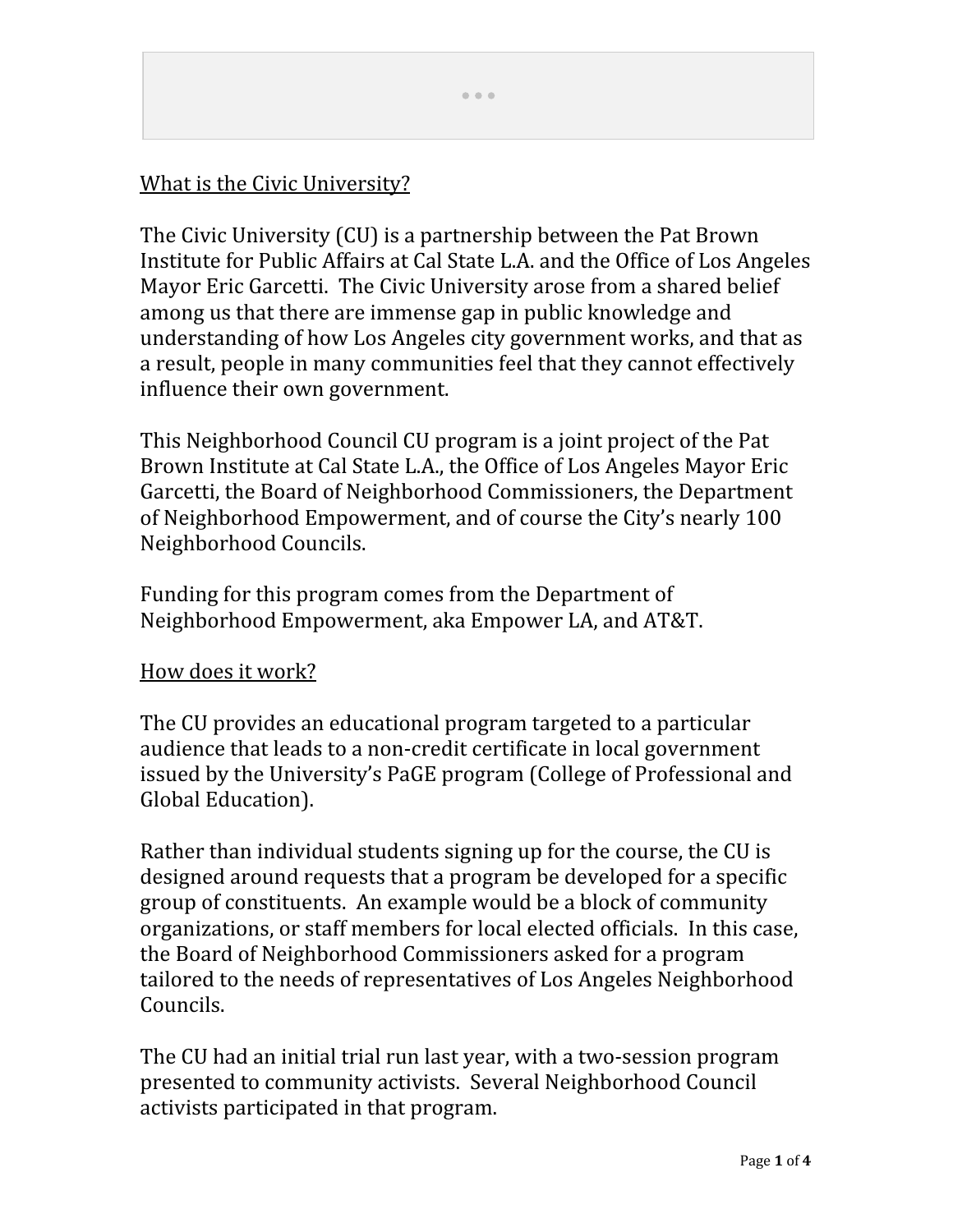The Neighborhood Council CU that is planned for this spring will be the first one that offers a non-credit certificate in local government from Cal State L.A. You will be a member of the first group to pass through the formal CU program.

#### What is the focus of the program?

The CU operates on the premise that when it comes to local government, a well-informed community will be a more active one. We want to make it possible for people to have a greater impact on government by increasing their understanding of how the system is designed and how it actually works. We are not only interested in explaining the formal processes of local government ("how an ordinance becomes a law") but why things happen as they do. What are the important access points within local government?

You will find this program to be different from a traditional training curriculum. We will not be teaching about how to lead a citizen board; or how to comply with the Brown Act; or how to organize the budget of a Neighborhood Council. Rather, we will be examining how Neighborhood Councils can best achieve their mission and attain productive influence at city hall.

The CU education program first presents information about how local government works in Los Angeles. Even those who are closely involved with City Hall are often surprised to discover that there is a lot they do not know about its governance and operations. The second part of the education program explores how this power system can be influenced in order to bring about beneficial results for the community.

Some specific topics that will be covered include:

- An overview of the power centers at Los Angeles City Hall (roles of Mayor, City Council, other elected officials, commissions, CAO/CLA)
- Who has power in the community and can influence City Hall (roles of key organized groups)
- Where Neighborhood Councils fit into the governing structure of the city (what the Charter says and how it actually works)
- How and why the budget process works the way it does
- How data are developed and used at City Hall, and how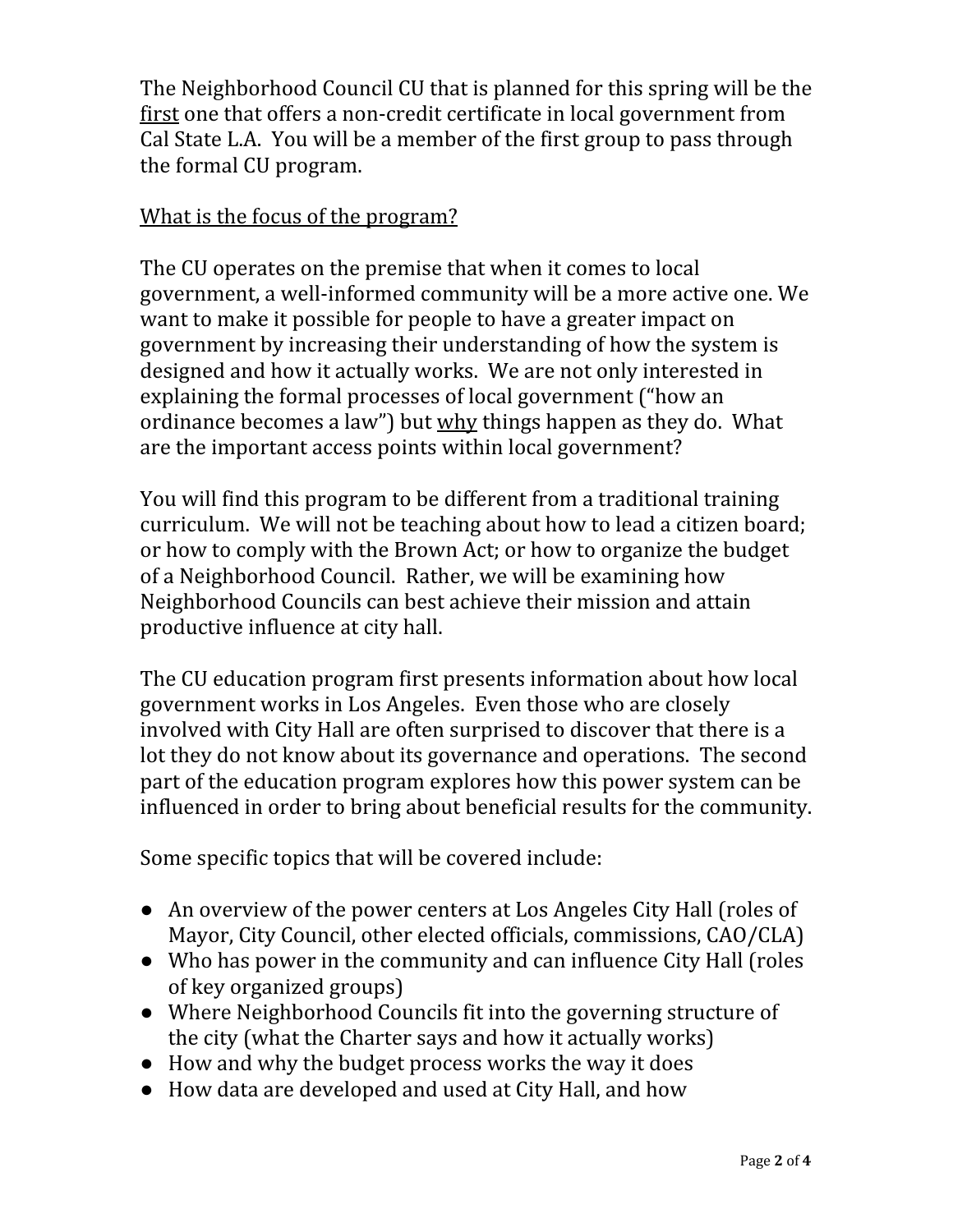Neighborhood Councils can use data

- The city's election system, both for city elections and for elections within Neighborhood Councils
- How to encourage positive, productive reform in local government; what ideas have been proposed and what are your ideas?

A detailed curriculum with selected readings will be made available to participants.

# Who are the teachers?

Instructors will be under the supervision of Dr. Raphael Sonenshein, Executive Director of the Pat Brown Institute at Cal State L.A., and author of three books on Los Angeles politics and government. Dr. Sonenshein participated in the creation of the neighborhood council system through charter reform in 1999, and served as executive director of the Neighborhood Council Review Commission. Teaching staff will be drawn from among the PBI, other Cal State L.A. faculty, and the Mayor's Office and will be trained by the PBI.

### What are the logistics?

The program will be conducted over the course of three evenings: Thursday, April 2; Wednesday, April 8; and Wednesday, April 15. The sessions will be from 6:00 pm to 9:00 pm, with a break in the middle. Between 6:00 pm and 6:30 pm, light refreshments will be served, and networking is encouraged.

The classes will take place at the Ronald Deaton Police Administration Building auditorium, on First and Main Streets in downtown Los Angeles (across from Los Angeles City Hall). Parking will be provided.

### Who can attend?

The Neighborhood Council CU is reserved for board members of the Neighborhood Councils. The current funding only allows Neighborhood Councils to select 2 board members, 1 woman and 1 man, to attend. Because this is a certificate program, attendees must commit to attending all 3 classes and working on a project to address an issue in their community, such as land use, public safety, etc. The